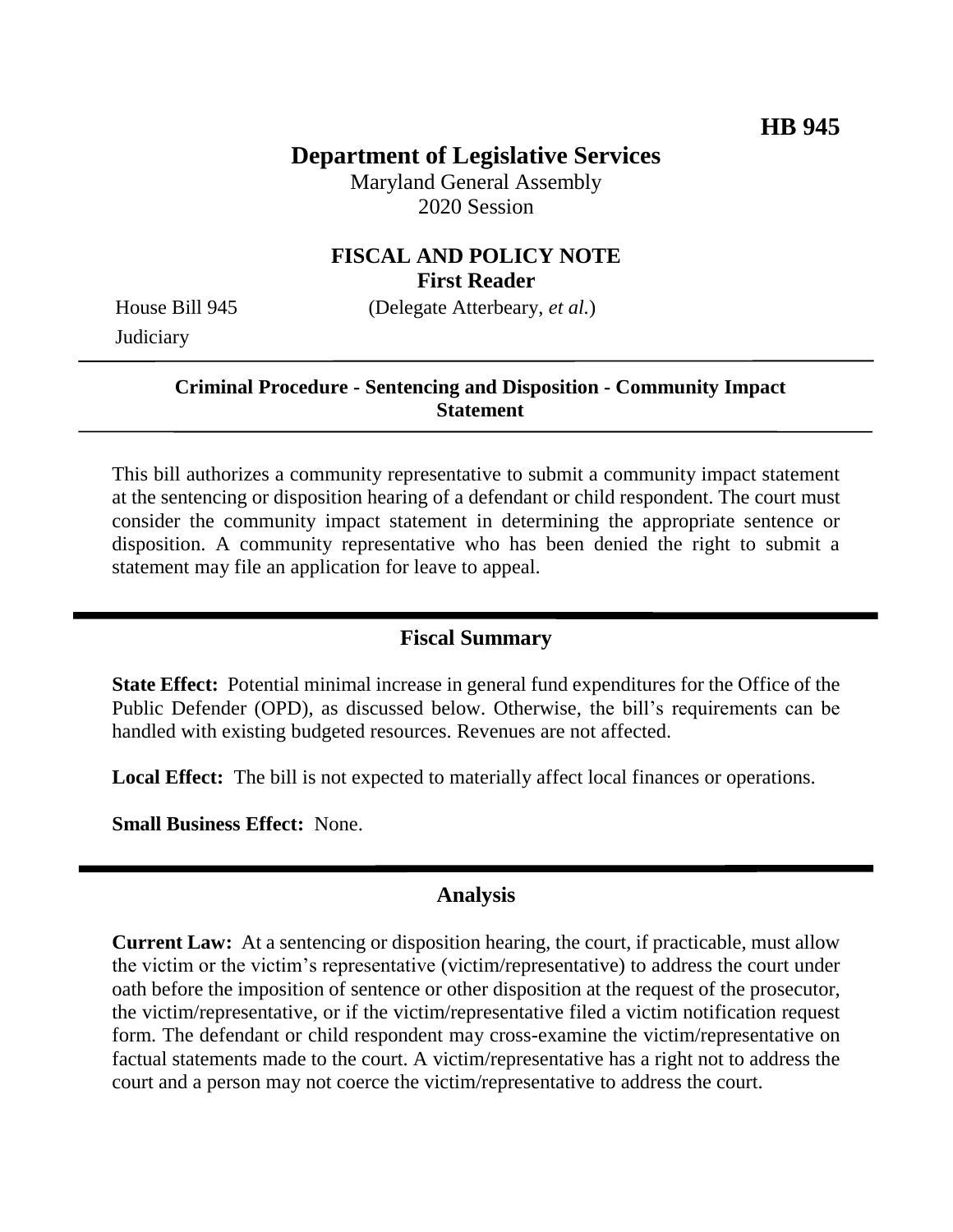If a victim/representative fails to appear at a hearing on a motion for a revision, modification, or reduction of a sentence or disposition, the prosecuting attorney must state on the record that proceeding without the appearance of the victim/representative is justified because (1) the victim/representative was contacted by the prosecuting attorney and waived the right to attend the hearing; (2) efforts were made to contact the victim/representative and to the best knowledge and belief of the prosecuting attorney, the victim/representative cannot be located; or (3) the victim/representative has not filed a victim notification request form.

If the court is not satisfied by the statement that proceeding without the appearance of the victim/representative is justified, or if no statement is made, the court may postpone the sentencing or disposition hearing.

A victim/representative who has been denied any of these rights may file an application for leave to appeal.

**State Expenditures:** General fund expenditures for OPD may increase minimally to address community impact statements made against OPD clients.

OPD advises that the bill will result in a substantial increase in litigation costs associated with increased time to cross-examine community representatives and to develop any mitigating evidence that may be required to effectively represent a client at risk of an increased sentence due to a community impact statement. OPD notes that these expenses may include costs associated with the use of experts and social workers. OPD also notes the possibility of procedural and evidentiary challenges, such as eligibility to submit a community impact statement, admissible content for such a statement, and the weight given to a statement. OPD further advises that additional appellate resources will be needed for constitutional and legal challenges until standards and precedence are established.

However, OPD did not provide any information on the potential number of cases in which a community impact statement may be at issue, current practices and efforts for OPD challenges to impact statements authorized under current law, and current costs incurred in sentencing and disposition hearings. Furthermore, the Department of Legislative Services advises that (1) a victim impact statement is more likely to be submitted than a community impact statement; (2) a victim impact statement is likely to be submitted in a proceeding featuring a community impact statement; (3) there is likely to be an overlap between a victim's statement and a community's statement; and (4) OPD is already engaging the services of experts and social workers. Thus, any additional efforts generated by the bill are likely to mimic ongoing efforts, and any potential costs associated with these efforts are likely minimal.